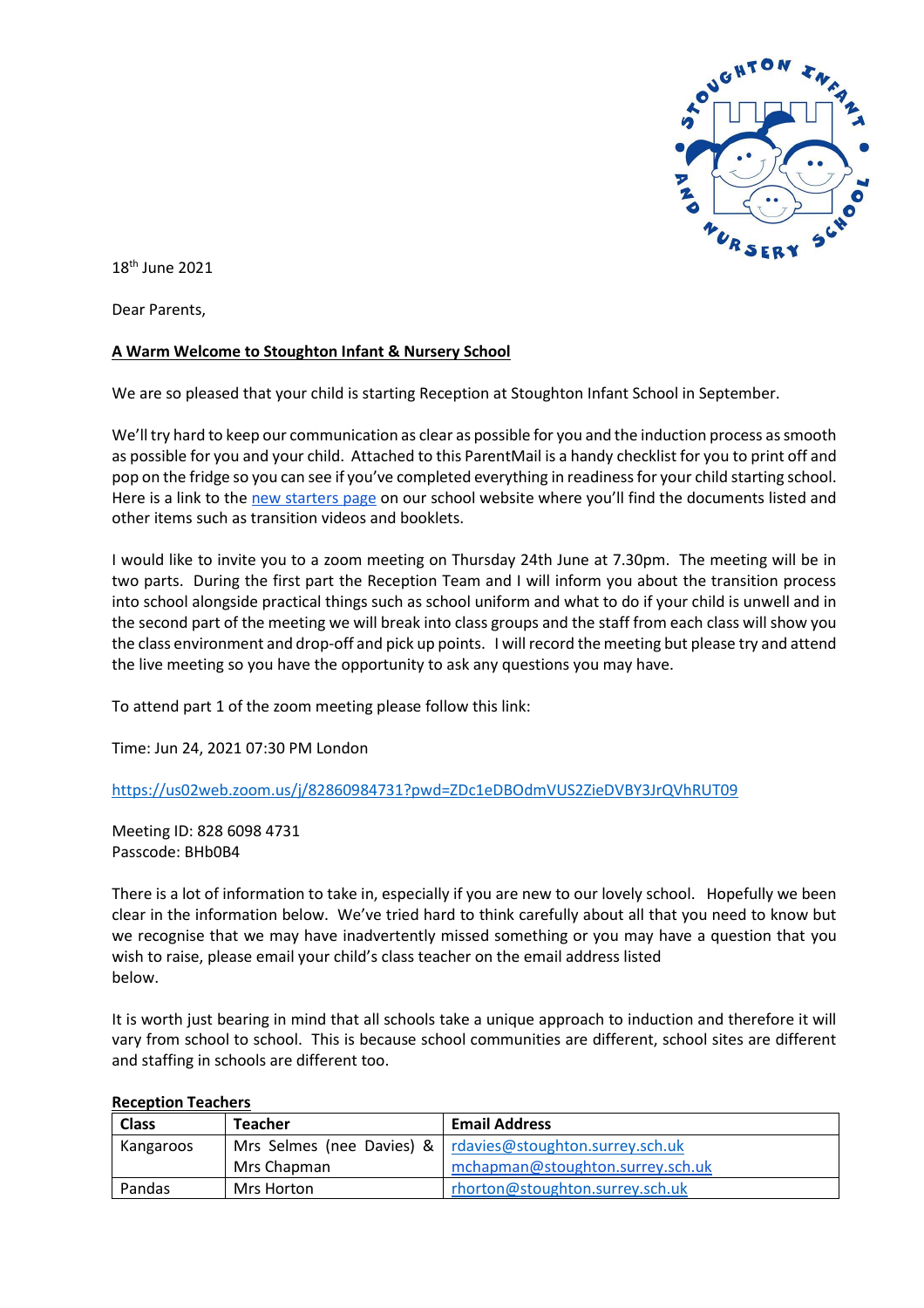

|  | Zebras | Miss Warren | hwarren@stoughton.surrey.sch.uk |
|--|--------|-------------|---------------------------------|
|--|--------|-------------|---------------------------------|

## **Personal Information and Permissions**

We will collect your personal information safely and securely via the SIMS Parent app, you will receive a separate email regarding this. This email will come directly from SIMS. Please check your junk/spam folders if you haven't received it in the next couple of days. The information you enter in here will be directly uploaded into our data management system called SIMS. Please take care to ensure that the information you provide is accurate. It is really important that we have at least 3 contacts for your child in case of an emergency.

## **Zoom Meetings with Teachers**

Instead of arranging home visits with you we will be arranging for you to have a video meeting with your child's class teacher, this will be done via Zoom. This will be an opportunity for you to ask any personal questions you have to the class teacher and most importantly for your child to interact with their teacher albeit virtually. We'll be sending you instructions separately with how to book this appointment. It will be done via the ParentMail app. You'll receive an email which includes a link to set up ParentMail.

## **Start and Finish Times**

We are continuing with a slight staggering of start and finish times across the school as we have found that it helps to ease traffic and parking congestion as well as congestion on the school site. **The reception children's start time is 8:35am and their finish time is 2:45pm**.

#### **Pick ups**

Please let us know if anyone different is collecting your child, even if it is a relative. We won't release your child to someone who doesn't usually collect them even if they feel comfortable and happy with them. In these circumstances we will call to gain permission before releasing them. You can notify us of someone different collecting your child in person or through using the Studybugs app.

#### **Wrap Around Care**

Breakfast Club is run by Sports 4 Kids and runs from 7:50am to 8.50am, priced at £5.00 per session. Bookings can be made through thei[r website](http://sport4kids.biz/) or by calling them directly 0300 3033866.

After School Club is run by Koosa Kids and runs from 3:00pm to 6:00pm, priced at £14 per session. Bookings can be made through their [website](https://www.koosakids.co.uk/after-school-club) or by calling them directly 01276 21884. Spaces are limited at the after-school club.

Information about local childminders can be found from the [Family Information Service.](https://www.surreycc.gov.uk/people-and-community/families)  There are many childminders that drop off and pick up from our school.

#### **Uniform**

School uniform gives children a sense of belonging and we want them to feel proud when they wear it. We do ask that your child has a jumper/cardigan with the school logo on. Our school uniform can be viewed on our school website [here.](https://www.stoughton.surrey.sch.uk/school-uniform)

Our uniform supplier, Stevensons in Burpham. You can call 01483 577835 or email [guildfordbranch@stevensons.co.uk](mailto:guildfordbranch@stevensons.co.uk) Stevensons to make an appointment.

#### **Stevenson's Summer Opening**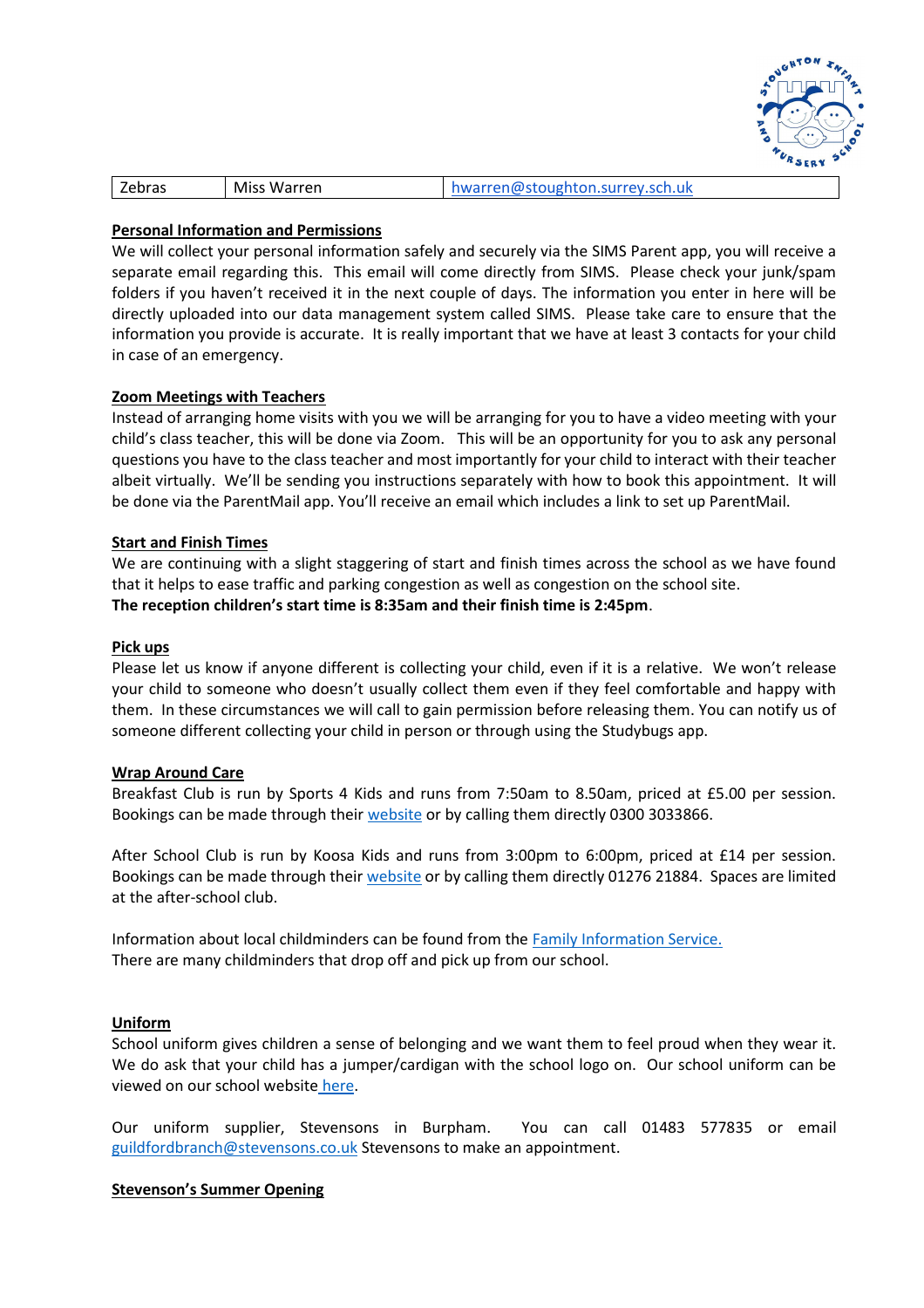

31st May – 26th June: Walk-in customers welcome Monday – Saturday 9.00am - 5.30pm

28th June – 11th July: Walk-in customers welcome Monday- Friday 9.00am- 3.30pm

Pre-booked appointments only on Evenings and Weekends

12th July- 14th August: Open for pre-booked appointments and Click & Collect only

15th August- 5th September: Walk-in customers welcome Monday- Saturday 9am- 7pm Sunday 10am- 4pm

The Friends of Stoughton (PTA) have lots of second-hand uniform available to purchase for £1 an item. Queries and orders can be made through their [Facebook page.](https://www.facebook.com/StoughtonUniform/?__tn__=kC-R&eid=ARCsXZW-RB4qvKx8J59vDPIeuyt600CkKLJavtC-gpf3VgcbZA87nU1bVmr3bTRBKb9Z_3hKfgIk-IMO&hc_ref=ARTOUhPMzyt0VaQ9_Kr6aFV7eH85lrUZS9yiT2XMK6iIcIKxPt-_cZshuKY5YLcydeA&fref=nf&__xts__%5b0%5d=68.ARDYsaFeLZAwvClmAigeAHoJkWNS4j6xECBaCxhKLEgHl5yCkEK-tETw7ezHJyTKGLEHF2-a7O-k8dFbMuakHFoCxWc-6QYw84Vroa49wOrWTJvC0UAGYNi95EwiM6SO4sYDNUDPaTl0wWWr5hv7gKvNv-Vp6gbVBgNmqwt0aKgcO9qpWq6brFIGAcfji4DHvRLCacChGMrJNg92smWU--ghhVi6QCtWkLsDiB2mpWz4cWXK7MnfNkeqV__TAJKmk7G4l1KS_LxPzygb4mg6e7N7ZOgMIqs1__1qIAze-gBcIA2oRjxTItKFeKYcmwbltrIzct_EdTayIo97HA6bD90)

Please **name all uniform**, we cannot distinguish between 90 identical items of clothing.

Please **don't** send your child into school with a back pack, as we don't have space to store them. The children's book bags fit perfectly in their trays and should be sufficient for all that they need to bring forward and back from school.

You **don't** need to provide plimsolls or trainers for the autumn term and your child won't need a PE bag as they will come to school wearing their PE kit on the days they have PE.

#### **What else to bring to school?**

- Wellies
- Waterproof Coat
- **Box of Tissues**
- Glue Stick

There is also an option to make a voluntary donation to the school via the 'shop' on the ParentMail app.

#### **Prescribed Medicines and Allergies**

We can administer prescribed medicines as long as a medicine form has been completed and the pharmacy label is attached.

We do need the pharmacy label attached to asthma inhalers and we would appreciate you completing an asthma care plan for your child.

Please make us fully aware of your child's allergies. If your child has an allergy that requires an adrenalin injector (epi pen) you will need to provide us with your child's care plan and two injectors, one to keep in your child's classroom and one to keep in the school office. All staff have been trained to administer a wide range of adrenalin injectors.

Please click the links to view the [medicine form,](https://d6a1f8b6-5630-4310-9c3b-9044f0d4989a.filesusr.com/ugd/40334e_bfa3c3a706b04218807464bfba891b70.pdf) [asthma care plan](https://d6a1f8b6-5630-4310-9c3b-9044f0d4989a.filesusr.com/ugd/40334e_7bb16d90ca03420fb718c23e62810464.pdf) an[d adrenalin injector care plan](https://d6a1f8b6-5630-4310-9c3b-9044f0d4989a.filesusr.com/ugd/40334e_a1176f2efcd14d2ab5c9c3b63844080e.pdf)

#### **Drinks and Snacks**

We will provide water and milk to drink throughout the school day so there is no need to supply your child with a water bottle. Fruit and vegetable snacks will be provided please don't send in any additional snacks.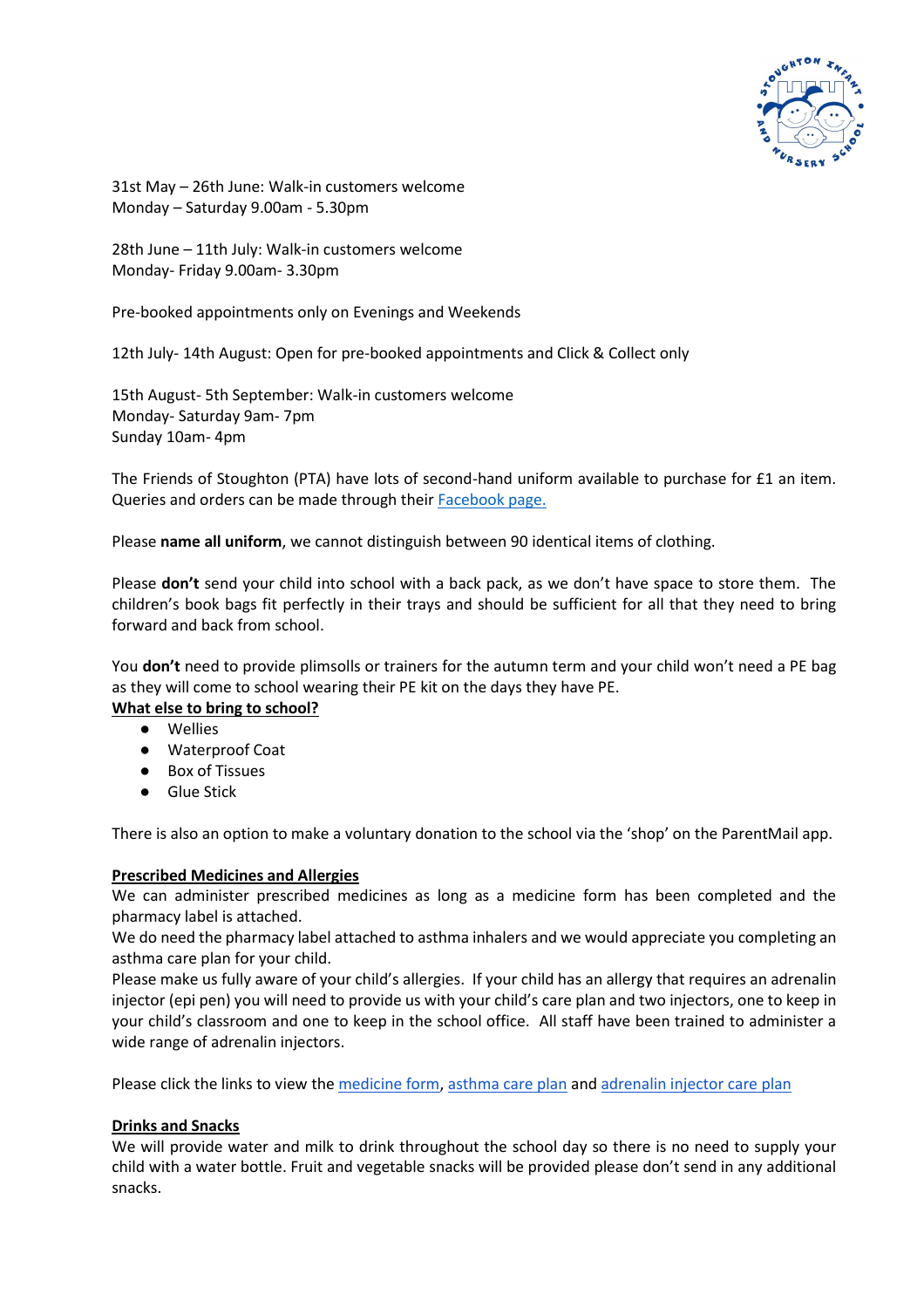

#### **Lunch**

All children are entitled to a free school lunch and 3 choices are available every day for the children to choose from. The menus are available on our [school website](https://www.stoughton.surrey.sch.uk/school-meals) for you to look at in advance. You don't have to stick to school meals or pack lunches, you can change daily.

We are a **NUT FREE** school, so please check your child's lunchbox contents carefully. Any items containing nuts will be removed as we have some children with airborne allergies. Please pay special attention to cereal bars as these often have nuts in the ingredients.

If your child requires a special diet due to medical, religious or ethical reasons you are required to complete a Special Dietary Request form which can be found [here.](https://d6a1f8b6-5630-4310-9c3b-9044f0d4989a.filesusr.com/ugd/40334e_465bf96ce5b649a383478a01e8d4c47f.pdf) You may be required to make an appointment with Twelve15 (School Meal Provider), to discuss your child's requirements in more detail. This is not a form for fussy eaters, just for allergies or religious/ethical reasons.

## **What to do if your child is unwell**

Absences need to be reported to school before 8.30am each day your child is unwell. Messages can be sent via the Studybugs app (our preference) or you can call the school and select the absence option. If your child has any sickness or diarrhoea, they will need to remain at home for 48 hours after the last episode. This is because sickness and diarrhoea bugs spread through school very quickly affecting children and adults alike.

You'll be able to download and register on the [Studybugs](https://studybugs.com/) app once your child has started school.

#### **Medical Appointments**

We would prefer all medical appointments to be taken out of school time but we recognise that this isn't always possible. We will always ask for evidence of medical appointments, this can be in the form of a letter or text reminder. You can let us know about your child's medical appointment by sending us a message using the Studybugs app.

#### **Absence Requests**

If your child requires time off during term time, please complete an [absence form.](https://d6a1f8b6-5630-4310-9c3b-9044f0d4989a.filesusr.com/ugd/40334e_89b91bd9339f4042b4bc922b9bf4c908.pdf) Please complete it and return it to the school office. Although your child isn't statutory school age, it is still very important that we know why they are absent from nursery.

#### **Coronavirus**

If your child presents with coronavirus symptoms we will ask you to collect them and arrange for them to have a Coronavirus test. They can return to school if the test result comes back negative and they feel well.

# **Communication**

The main form of communication we use is **ParentMail**. We use this platform to send emails, documents, forms to complete and also as a platform to pay for items such as trips.

We also use **Tapestry,** an online learning journal to track your child's progress in school. We use this to upload videos, photos and observations for your child. We also welcome you to upload and respond using Tapestry. Once your child has started school you'll be informed about how to sign up to Tapestry.

# **Transition Dates**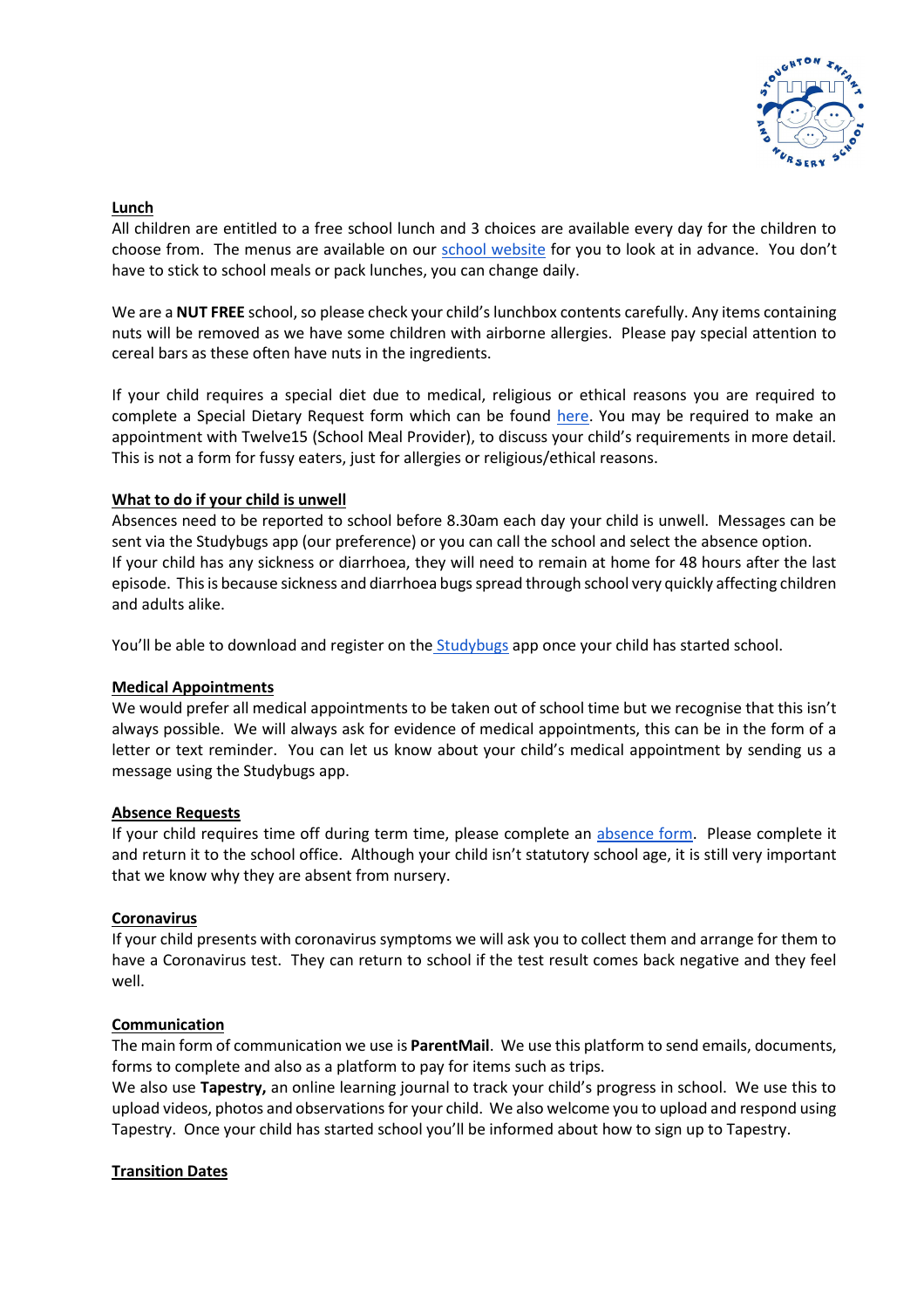

| <b>Date</b>                  | What is happening?                                                | <b>Start Time</b>                   | <b>Finish Time</b>                   | Drop off<br>and<br><b>Pick</b><br>up                       |
|------------------------------|-------------------------------------------------------------------|-------------------------------------|--------------------------------------|------------------------------------------------------------|
|                              |                                                                   |                                     |                                      | <b>locations</b>                                           |
|                              |                                                                   |                                     |                                      | & Notes                                                    |
| Thursday 24th<br>June        | Welcome meeting via zoom                                          | 7.30pm                              | 8.00pm                               | n/a                                                        |
| Monday 5 <sup>th</sup> July  | Kangaroo picnic. Children and                                     | 1.30pm                              | 2.15pm                               | Please wait at the Stoughton Road                          |
|                              | one member of their family                                        |                                     |                                      | entrance. A member of the reception                        |
|                              | are invited to join classroom<br>staff on the field for a picnic. |                                     |                                      | team will come and let you in, ask you                     |
|                              | Please bring your own food (no                                    |                                     |                                      | to sign into track and trace and show<br>you to the field. |
|                              | nuts)                                                             |                                     |                                      | There's no need to ring the buzzer on                      |
| Tuesday 6 <sup>th</sup> July | Panda picnic. Children and one                                    | 1.30pm                              | 2.15pm                               | the gate.                                                  |
|                              | member of their family are                                        |                                     |                                      |                                                            |
|                              | invited to join classroom staff                                   |                                     |                                      | Sadly, if it is raining we won't be able to                |
|                              | on the field for a picnic.                                        |                                     |                                      | run the picnics as we can't have large                     |
|                              | Please bring your own food (no<br>nuts)                           |                                     |                                      | groups inside.                                             |
| 9 <sup>th</sup><br>Thursday  | Zebra picnic. Children and one                                    | 1.30pm                              | 2.15pm                               |                                                            |
| July                         | member of their family are                                        |                                     |                                      |                                                            |
|                              | invited to join classroom staff                                   |                                     |                                      |                                                            |
|                              | on the field for a picnic.                                        |                                     |                                      |                                                            |
|                              | Please bring your own food (no                                    |                                     |                                      |                                                            |
| 6 <sup>th</sup><br>Monday    | nuts)<br>1-1 Zoom Meetings                                        | Various                             | Various                              | Please book your appointment via the                       |
| Sept                         |                                                                   |                                     |                                      | ParentMail app.                                            |
| 7 <sup>th</sup><br>Tuesday   | 1-1 Zoom Meetings                                                 | Various                             | Various                              | A separate email will be sent with                         |
| Sept                         |                                                                   |                                     |                                      | information about how to do this.                          |
| Wednesday 8 <sup>th</sup>    | Group A - Visit 1                                                 | Group A Zebras -                    | Group A<br>Zebras –                  | Zebra door                                                 |
| Sept                         |                                                                   | 8.35am<br>Group A Kangaroo -        | 10.15am<br>Group A<br>Kangaroos-     | Reception ramp<br>Panda door                               |
|                              |                                                                   | 8.35am                              | 10.15am                              |                                                            |
|                              | Group B - Visit                                                   | Group A Pandas -                    | Group A Pandas -                     | Zebra door                                                 |
|                              |                                                                   | 8.35am                              | 10.25am                              | Reception ramp                                             |
|                              |                                                                   |                                     |                                      | Panda door                                                 |
|                              |                                                                   | Group B Zebras -<br>10.45am         | Group B<br>Zebras<br>12.15pm         |                                                            |
|                              |                                                                   | Group B Kangaroos -                 | Group B Kangaroos -                  |                                                            |
|                              |                                                                   | 10.45am                             | 12.15pm                              |                                                            |
|                              |                                                                   | Group B Pandas -                    | Group B Pandas -                     |                                                            |
| 9 <sup>th</sup><br>Thursday  | Group A - Visit 2 & Lunch                                         | 10.55am<br>Group A Zebras -         | 12.25pm<br>Group A<br>Zebras –       | Zebra door                                                 |
| Sept                         |                                                                   | 8.35am                              | 12.50pm                              | Reception ramp                                             |
|                              |                                                                   | Group A Kangaroo -                  | Group A Kangaroos -                  | Panda door                                                 |
|                              |                                                                   | 8.35am                              | 12.50pm                              |                                                            |
|                              |                                                                   | Group A Pandas $-$<br>8.35am        | Group A Pandas<br>1.00 <sub>pm</sub> |                                                            |
| Friday 10th Sept             | Group B - Visit 2 & Lunch                                         | Group B Zebras -                    | Group B<br>Zebras -                  | Zebra door                                                 |
|                              |                                                                   | 8.35am                              | 12.50pm                              | Reception ramp                                             |
|                              |                                                                   | Group B Kangaroo -                  | Group B Kangaroos -                  | Panda door                                                 |
|                              |                                                                   | 8.35am                              | 12.50pm                              |                                                            |
|                              |                                                                   | Group B Pandas -<br>8.35am          | Group B Pandas -<br>1.00pm           |                                                            |
| Monday<br>13 <sup>th</sup>   | All Stay & Lunch                                                  | Zebras-8.35am                       | Zebras-12.50pm                       | Zebra door                                                 |
| Sept                         |                                                                   | Kangaroos - 8.35am                  | Kangaroos-12.50pm                    | Reception ramp                                             |
|                              |                                                                   | Pandas-8.35am                       | Pandas-1.00pm                        | Panda door                                                 |
| 14 <sup>th</sup><br>Tuesday  | All Stay & Lunch                                                  | Zebras-8.35am<br>Kangaroos - 8.35am | Zebras-12.50pm<br>Kangaroos-12.50pm  | Zebra door                                                 |
| Sept                         |                                                                   | Pandas-8.35am                       | Pandas-1.00pm                        | Reception ramp<br>Panda door                               |
| Wednesday                    | Full time                                                         | Zebras-8.35am                       | Zebras-2.45pm                        | Zebra door                                                 |
| 15 <sup>th</sup> Sept        |                                                                   | Kangaroos - 8.35am                  | Kangaroos-2.45pm                     | Reception ramp                                             |
|                              |                                                                   | Pandas-8.35am                       | Pandas-2.45pm                        | Panda door                                                 |

# **A Helpful Checklist:**